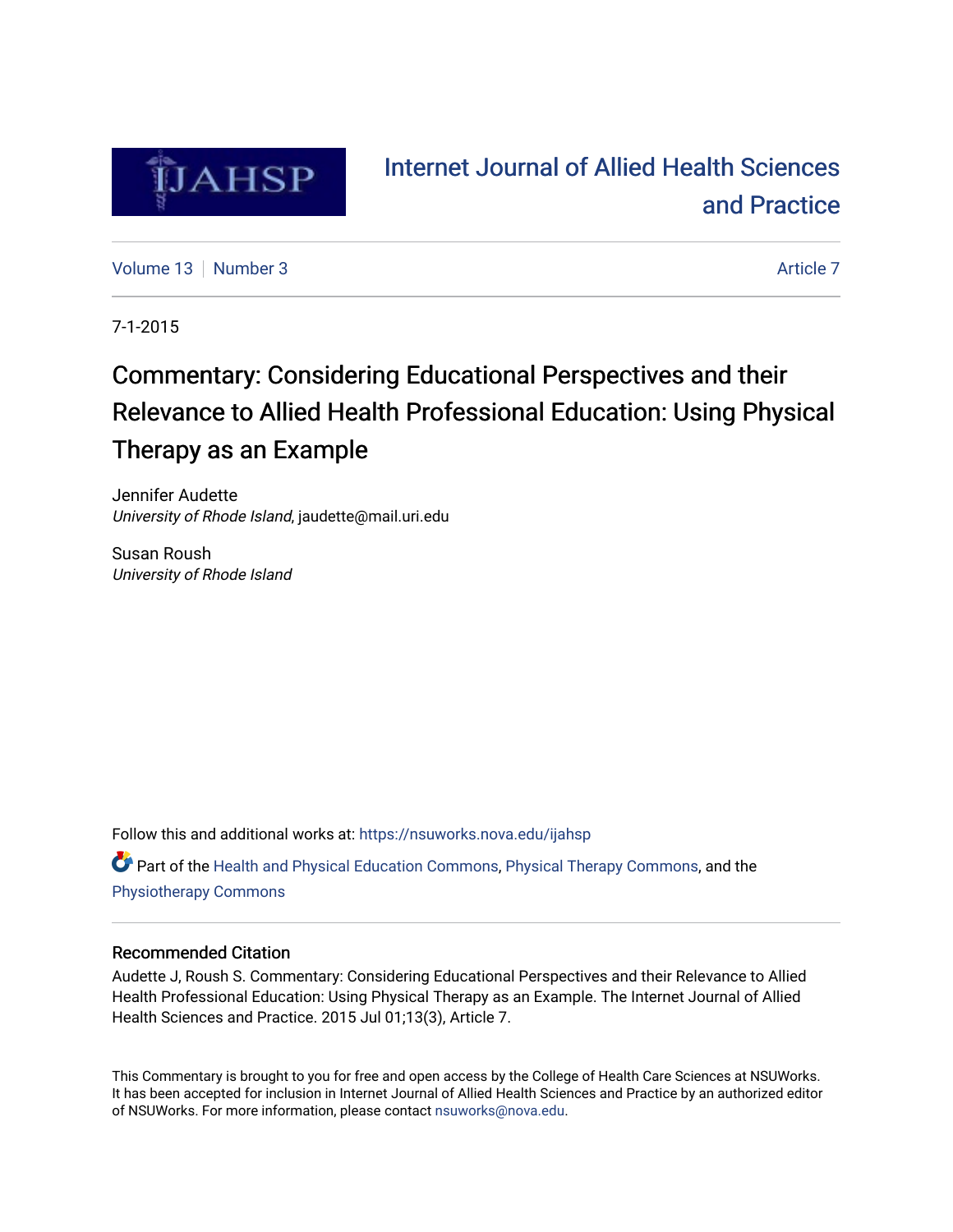## Commentary: Considering Educational Perspectives and their Relevance to Allied Health Professional Education: Using Physical Therapy as an Example

### Abstract

Purpose: The purpose of this article is to introduce readers to three educational perspectives: progressive, critical, and professional, and explain their relevance to allied health professional education. Faculty in allied health professional education are often solely educated as clinicians and not as teachers, entering academia with limited background in educational theory. Professional organizations and accrediting bodies, however, are highlighting the need for evidence and theory-based pedagogy and practice in educational settings. Method: An overview of three educational perspectives is provided, as is a discussion of their relevance to allied health professional education, using physical therapist education as an example. Conclusion: The three perspectives presented provide diverse, yet complimentary, ways of thinking about enhancing teaching and learning, program development, faculty development, and the overall student experience. Consideration of key educational theoretical perspectives can inform program development and enhance teaching and learning. These theoretical perspectives are presented to inform rather than advocate for any one theoretical frame.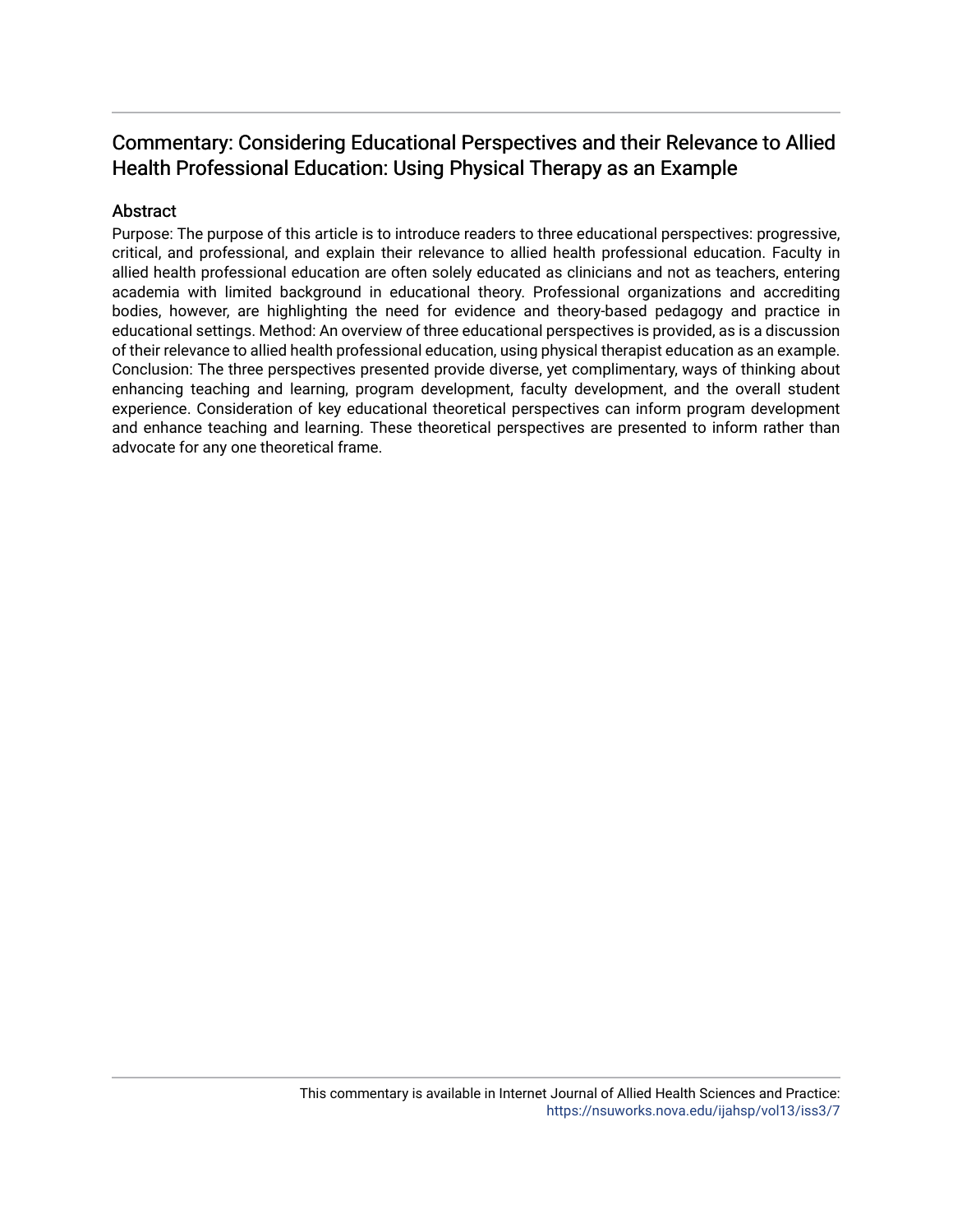

The Internet Journal of Allied Health Sciences and Practice *Dedicated to allied health professional practice and education* **Vol. 13 No. 3 ISSN 1540-580X**

Commentary: Considering Educational Perspectives and their Relevance to Allied Health Professional Education: Using Physical Therapy as an Example

> Jennifer Audette, PT, PhD<sup>1</sup> Susan Roush, PT, PhD<sup>2</sup>

- 1. Assistant Professor, Physical Therapy Department, University of Rhode Island, Kingston, Rhode Island
- 2. Professor, Physical Therapy Department, University of Rhode Island, Kingston, Rhode Island

United States

#### **ABSTRACT**

**Purpose:** The purpose of this article is to introduce readers to three educational perspectives: progressive, critical, and professional, and explain their relevance to allied health professional education. Faculty in allied health professional education are often solely educated as clinicians and not as teachers, entering academia with limited background in educational theory. Professional organizations and accrediting bodies, however, are highlighting the need for evidence and theory-based pedagogy and practice in educational settings. **Method:** An overview of three educational perspectives is provided, as is a discussion of their relevance to allied health professional education, using physical therapist education as an example. **Conclusion:** The three perspectives presented provide diverse, yet complimentary, ways of thinking about enhancing teaching and learning, program development, faculty development, and the overall student experience. Consideration of key educational theoretical perspectives can inform program development and enhance teaching and learning. These theoretical perspectives are presented to inform rather than advocate for any one theoretical frame.

#### **INTRODUCTION**

The 21st century has been a time of change for educational programs in the allied health professions. Educational programs have been asked to prove their worth to a variety of stakeholders including students and their parents, the educational institutions of which they are a part, accrediting agencies, and the general public. Evidence-based practice and pedagogy, cost effectiveness, and efficacy are expected. This has prompted change and introspection; however, little has been written about how educational theory might inform those efforts. There is a paucity of information connecting educational theories to health education. This is unfortunate because such connections would enhance and validate much of what is done in teaching health professionals. Using physical therapist education as an example, the relevance of three educational perspectives will be demonstrated. These perspectives are 1) progressive, 2) critical, and 3) professional.

#### **Physical Therapist Education**

Recently the World Confederation for Physical Therapy (WCPT) released a policy statement on physical therapist education around the world.<sup>1</sup> This document, along with the *WCPT Guidelines for Physical Therapist Professional Entry Level Education* and the *WCPT Guidelines for Qualifications of Faculty for Physical Therapist Professional Entry Level Educational Programmes,* bring to the forefront the importance of scientific evidence to support physical therapy education practices.<sup>2,3</sup> These documents clearly illustrate WCPT's call to physical therapy faculty to develop a better understanding of pedagogical practices and the theories that support them. Indeed, these WCPT policies elevate the importance of evidence-based practice in the classroom to the level associated with evidence-based practice in the clinic. As is seen throughout allied health education, however, nearly all faculty in physical therapy programs are educated as clinicians and not specifically as teachers. Most do not have a background in pedagogical practice or educational theory.<sup>4-6</sup> Consequently, faculty most likely develop their courses and student learning experiences based on their own educational experiences and the experience of their faculty colleagues without consciously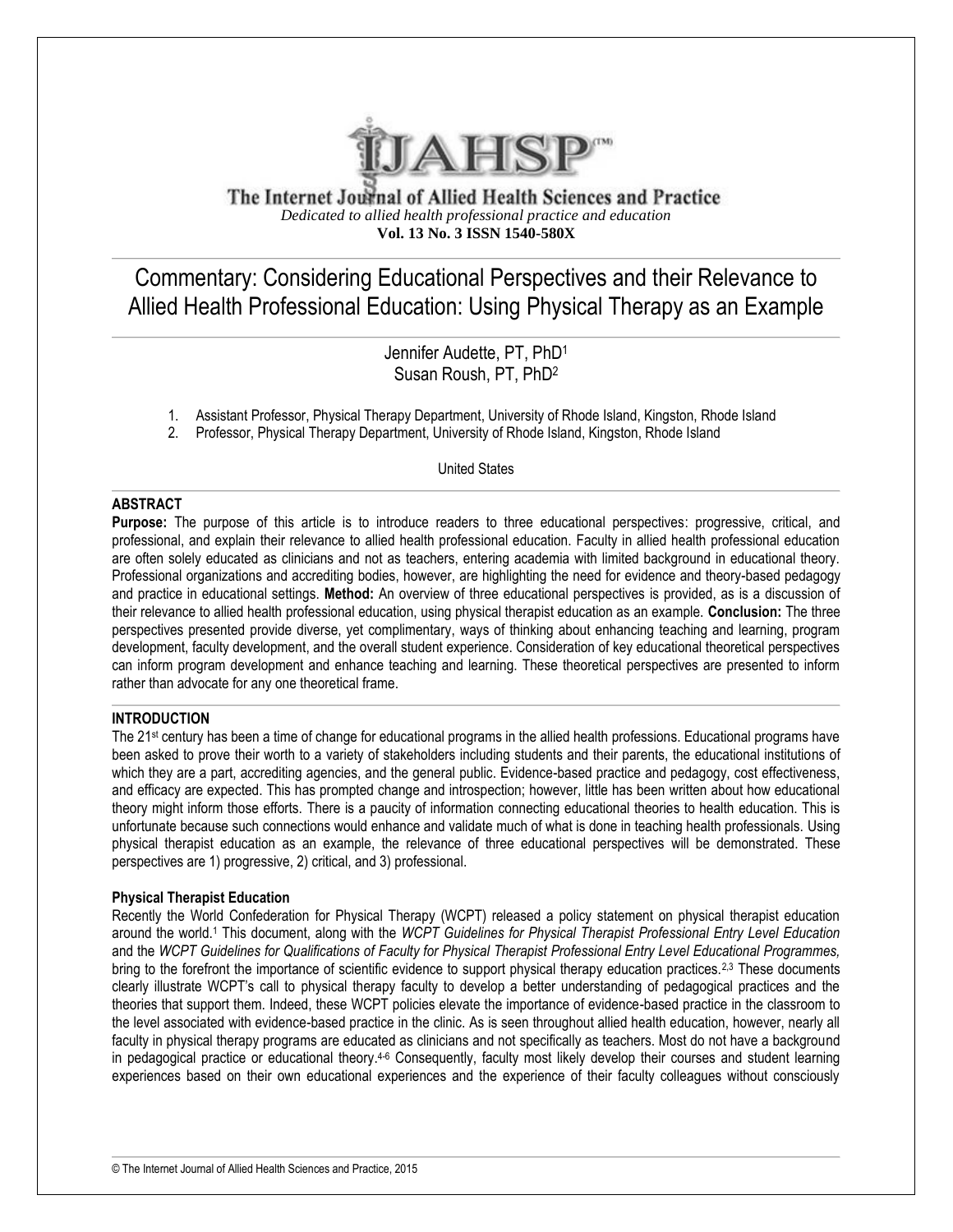attending to theoretical foundations. Understanding basic educational theoretical perspectives, however, can begin to address WCPT's evidence-based mandate for physical therapy education.

Consideration of educational theoretical perspectives can inform teaching and program development by supporting faculty mentor and orientation programs with theory about teaching. It can also create a framework and common language from which to consider professional development, student outcomes/performance, and faculty performance. Additionally, it can support and inform programs' missions and teaching philosophies and legitimize classroom conversations on topics that might be overlooked in a typical curriculum or considered too controversial in the context of physical therapist education.

For individual faculty, an understanding of basic educational theories and their relationship with these theories can provide a framework for thinking about and reflecting on practice. For faculty who enter academia without any formal training in education, it may be eye-opening to discover an entire body of scholarship devoted to educational theories, teaching, and student outcomes. Faculty may also be surprised to learn that educational theory is often situated within wide societal concepts such as democracy, social justice, freedom, and morality. All faculty can benefit from improved understanding of this body of work, which may ultimately impact students' skills and attributes that will enhance their preparation for practice.

Audette and Roush explored the theoretical perspectives of 205 physical therapy faculty in the United States, measuring their familiarity with educational theory.<sup>6</sup>Progressive educational theory, critical pedagogy theory, and professional education theory were examined. Participants' familiarity with these theories was quite limited, confirming the anecdotal perception that physical therapy faculty (at least in the United States) lack a strong pedagogical foundation. This suggests that physical therapy faculty in the United States are not conversant with educational theories and probably do not, unfortunately, use these frameworks to guide or support their growth as educators.

#### **Theoretical Perspectives**

The theoretical literature in education is vast. While much of that literature is specific to children, there are educational theories that are relevant to all learners, regardless of age. Two well-developed theories are considered here: 1) progressive perspective most often associated with John Dewey and 2) critical pedagogy perspective put forth by Paolo Freire.<sup>7-13</sup> These two theories, however, fail to include major factors influencing current allied health education, such as the necessary curriculum structure and associated workforce influences. To capture these elements, a professional education perspective is also considered.14-20 Although less well developed, this perspective incorporates the inherent goal of producing allied health practitioners who can competently function in multifaceted health care systems.

These three viewpoints represent specific and diverse perspectives on multiple elements of education including pedagogy, learning objectives, and student outcomes. Many educational theories have overlapping qualities which make them hard to differentiate from each other. These three, however, are diverse enough to offer self-contained and fundamental frames that allow for comparison. For example, these theoretical perspectives serve as the foundation for diverse ways of thinking about and interacting with students, developing courses, and developing learning objectives. They are presented to inform rather than advocate for any one theoretical frame.

#### *Progressive Educational Theory*

Progressivism has had a major influence on educational thinking and practice. Progressivist educators see education as a developmental and progressive process and consider the ultimate goal of education to be empowering students to become autonomous, democratic citizens. Students are viewed as problem-solvers who develop increased understanding and control over learning in educational settings. John Dewey (1859 – 1952) is regarded as the father of progressive theory. He espoused the principle of "instrumentalism," which defines thinking as an activity, which, at its best, is directed toward resolving problems.

The "progressive education" movement of the 1920s was based on Dewey's ideas. Dewey's vast body of literature explores the notions that behavior is shaped by habit and that change produces conflict, which leads to creative thinking in order to try to reestablish control of the changing environment.8-10 Dewey believed that a person's thoughts were directly related to context and surroundings, and that a person's learning environment influenced his/her learning and creativity. Dewey believed in democracy and that education for all was the way to true democracy. He also believed that students learnt best through experiences that were meaningful and by solving problems in real-life situations. The pedagogical implications of Dewey's work are seen in experiential learning curricula, which was the forerunner of today's service-learning pedagogy.<sup>9,21</sup> Service-learning integrates meaningful community service, instruction, and reflection to enrich learning, teach civic responsibility, and strengthen communities.22,23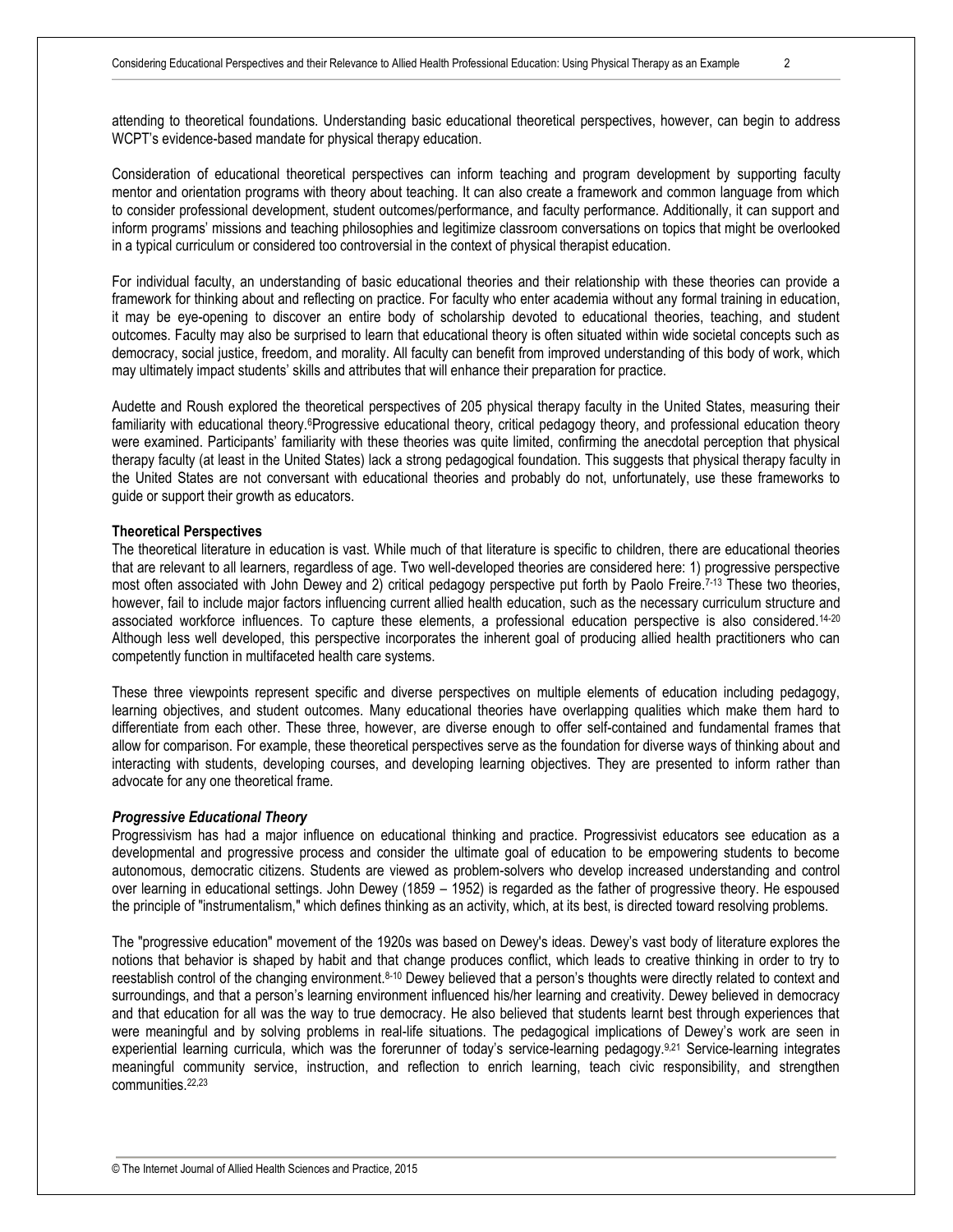Piaget <sup>24</sup> is another prominent progressive theorist who added a developmental perspective to Dewey's original ideas. Building on Piaget and Dewey, Kohlberg and Mayer focused on the interaction of the student with real-life environments, problems, and challenges.<sup>25</sup> Like Dewey, Kohlberg and Mayer believed that educational progressivism is characterized by the construction of knowledge through providing students with problems to solve in cooperative and democratic work groups. They advocated for connecting problem-solving activities and community problems when possible. Kohlberg and Mayer<sup>25</sup> also stressed the importance of discourse and conversation and how it strengthens the link between cognitive development and moral development.

Educators interested in providing a responsive curriculum that produces students with the knowledge, interests, habits, and power to shape themselves and society are progressivists. Progressivist educators believe that teaching should be studentcentered and based on functional, individual experience. Active problem-solving, social interaction, culture (context), and learner readiness for the construction of meaning are highlights of this approach.24,26,27 Although many theorists have been influenced by Dewey, he directly and indirectly continues to stand out as one of the primary educational theorists.

The main features of a progressivist theoretical perspective provide a lens for exploration in allied health professional education. As previously mentioned, Deweyan theorists see education as a progressive process with the student seen as a problemsolver. Progressivists believe these problem-solving students will develop their own increased understanding and control over learning. They also believe that democratic procedures should be used in the classroom or learning environment. The way to achieve this goal is to provide learning experiences that are meaningful and allow for solving challenges and problems in reallife situations because such educational situations stimulate active thinking and learning. Additionally, progressivists stress the importance of social interaction, discourse, and conversation and how integrating these elements into instruction strengthens the link between cognitive development and moral development. Progressivist educators draw on the individual talents and capabilities of students. Further, the social context and the autonomous, cooperative, and democratic habits of thought that encompass progressive pedagogy and learning mitigate the importance of the student-centered nature of progressive pedagogy. Progressivists do not leave students to their own devices; rather they provide context and structure that allows students' individual strengths to emerge and develop within a democratic system. The belief of progressivists is that context and structure should also lead the student to discovery and learning.

Not only do progressivists value the importance of active experimentation and problem solving, they also emphasize action followed by reflection. Progressivists see reflecting on activities as an integral part of the learning process because it makes learning experiences personal and provides an opportunity for individual construction of meaning and autonomy.

#### *Critical Pedagogy Theory*

Critical pedagogy theory is a second important educational theory that has greatly influenced educational thinking and practice. Paulo Freire is credited with applying critical educational theory to a practical critical pedagogy. Critical pedagogues base their ideas to varying degrees on the work of Karl Marx. Marx was concerned with issues of social justice, specifically which workers' rights might suffer under the growth of capitalism in Europe during the mid to late  $19<sup>th</sup>$  century. Marxism came to stand for ideas that question the status quo and highlight social injustices. In the middle of the  $20<sup>th</sup>$  century, some educational theorists adopted Marxist ideas in relation to world events and educational practices, and what came to be known as critical pedagogy grew from there. This educational movement is intended to help students develop awareness and [consciousness](http://en.wikipedia.org/wiki/Critical_consciousness) about issues such as social injustice, freedom, and authoritarianism. Learners are expected to consider power relationships and to think about how to take active measures to right injustices. Critical educators tend to be guided by strong principles and passions.<sup>28</sup>

Contrary to the cultural transmission theories ascribed by John Locke in the 1600's and E.D. Hirsh in the 1980's, Freire criticized and rejected the notion that students were empty vessels waiting to be filled by their teachers. Freire disliked the idea of a teacher-student dichotomy and preferred the idea of reciprocity between teachers and students.<sup>13</sup> Like Dewey, he believed that learning is an active process. However, unlike Dewey, he was deeply interested in issues of diversity and culture and how education addressed those issues. 29

These were the cornerstone ideas that laid the groundwork for what is now known as "critical pedagogy." Critical pedagogues see students as emerging activists who should criticize accepted power structures and ideas. Learning is seen as the development of increased praxis, which is the ability to enact or practice a skill to transform social, cultural, and political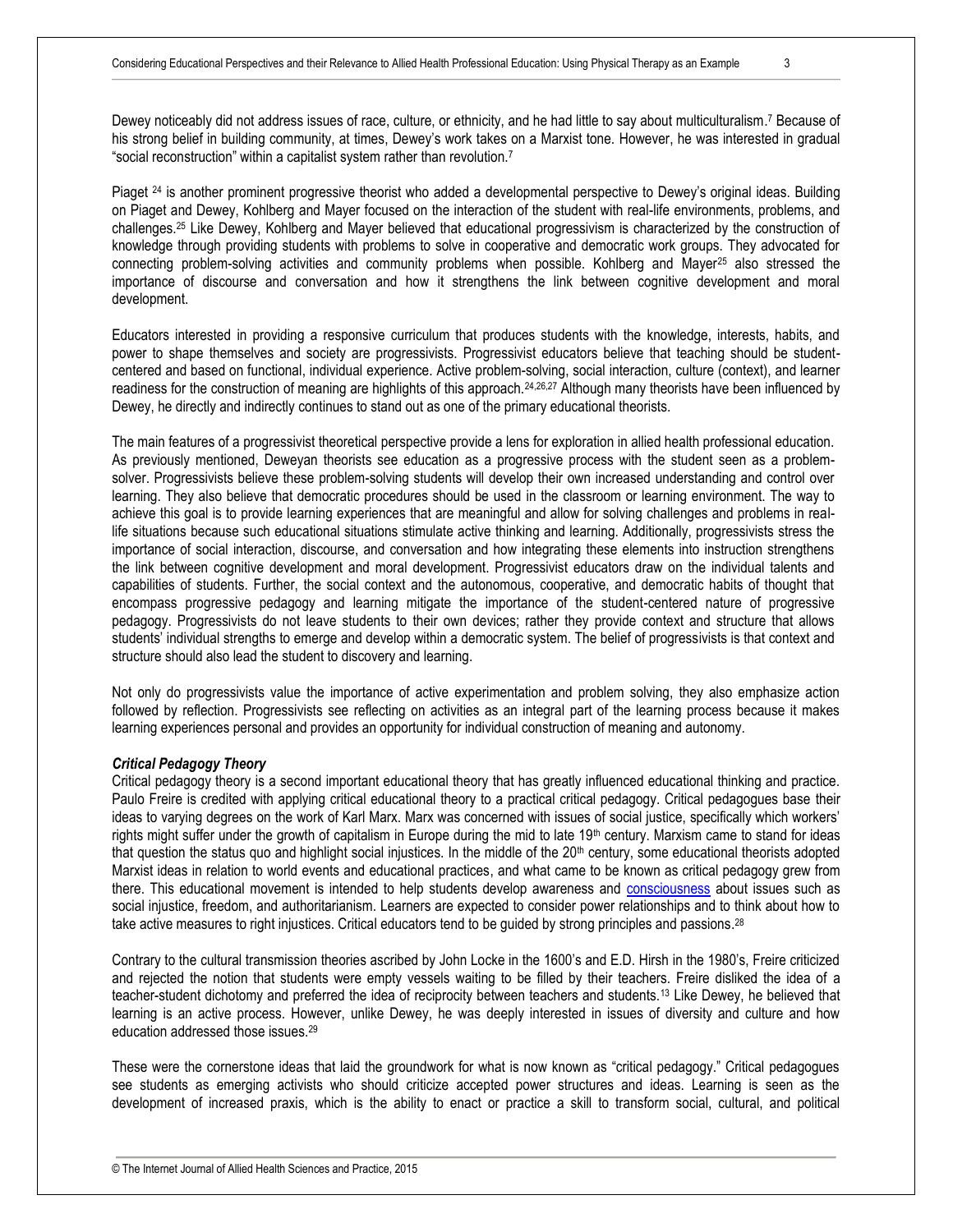environments to achieve social justice. Critical pedagogues believe in teaching that empowers, raises consciousness, and responds to social issues and needs. They feel students should be led to experience and acknowledge problems in society. Following in Freire's footsteps, Shor later developed his problem-posing method to enhance student's ability to develop skills that would allow them to identify societal problems and act on them.<sup>30</sup>

Other elements of critical pedagogy include working toward morality, social justice, and democracy and an opportunity for students to challenge the status quo. Educators who aspire to critical pedagogy use current world examples to elicit reaction to world events and their focus relates to righting social wrongs. They see education as political and feel that education should be used to examine the myths and values of mass culture and society. To a critical pedagogue, students are activists who should be encouraged to criticize accepted power structures and ideas. The practice of posing problems is integral, and the problems posed should reflect real world issues, particularly problems of social justice, to raise social consciousness. Students should be educated in ways that encourage the development of abilities to transform environments to achieve social justice. Educators who embrace the ideas of critical pedagogy empower students by raising their consciousness and prompting them to respond to social issues and needs, to challenge the status quo, and to question power relationships.

Consequently, critical education takes an anthropological perspective and makes use of the socioeconomic, racial, and cultural differences of the students to provide learning opportunities that develop socially alert, responsive, and aware citizens. In this way critical pedagogy is similar to progressive theory, since both view students' uneasiness and uncertainty positively as that will promote learning, action, and further inquiry. They both also value reflection and stress that students should act, reflect, then act again based on that reflection. Ultimately, critical pedagogues seek transformation.

#### *Professional Education*

A professional viewpoint is a third educational perspective relevant to allied health professional education. Unlike the previous two theories, the professional perspective is less grounded in the literature. However, it provides a third way of exploring allied health education. This perspective has roots in science and technology, yet incorporates components of interpersonal communication, ethics, and relationships.

The components that define a profession drive corresponding professional education. These components include prolonged training and a formal qualification, expert and specialized knowledge, manual and practical skills, high quality work, skill competence, high ethical and behavioral standards, duty to a client that often comes with a privilege of confidentiality, a responsibility to put the interest of the client ahead of one's own interests, reasonable work morale and motivation with a desire to do a job well, and collegiality and mentorship. In addition, the needs and expectations of external stakeholders also influence professional education. Professional education, therefore, necessitates a major focus on learning skills and developing professional attributes that are needed in future employment. In healthcare, this means practical and focused education as a means of producing clinically competent practitioners. In addition, professional education in healthcare must not only address patient care and treatment skills, but also professional behaviors such as reflection, critical thinking, clinical reasoning, professional development, communication, management, personal balance, interpersonal skills, and working relationships.31-33

In the 1970's and 80's theorists such as Schön and Bandura led the way in educational theory related to professional and adult education.14-16,20 Schön focused on reflective practice, "zones of mastery" or competence, and continuous learning, and believed that these practices differentiated professionals from other workers.<sup>20</sup> Bandura's focus on moral agency and self-advocacy also support a professional perspective since control over [moral values](http://en.wikipedia.org/wiki/Moral_values) and conduct, moral reasoning, and moral agency are central to professional education.14-16

The components that define a profession have been embedded in allied health professional education as core curricular issues and are key to improving the knowledge-in-practice aspects of professional education.20,21 This requires an acknowledgement from the field of the basic assumption that simply knowing classroom material is not enough, and that to be a good allied health professional requires more.

Focusing on professional behaviors in allied health professional education not only influences the allied health fields, but also influences larger and more important health care policy issues that define the context in which they practice. By focusing on professionalism, autonomy, and expert practice, allied health professionals can create a positive "social construction" for themselves by embodying and articulating a unique set of specific values, images and characteristics.<sup>34</sup> When a profession can do this, rather than have the construct created by external pressures and parties, it gains power and "social capital."<sup>35</sup> "Social capital" is a phrase that has a variety of meanings. Most appropriate to a profession is the definition by Fukuyama who describes social capital as the existence of a certain set of informal values or norms shared among members of a group that permit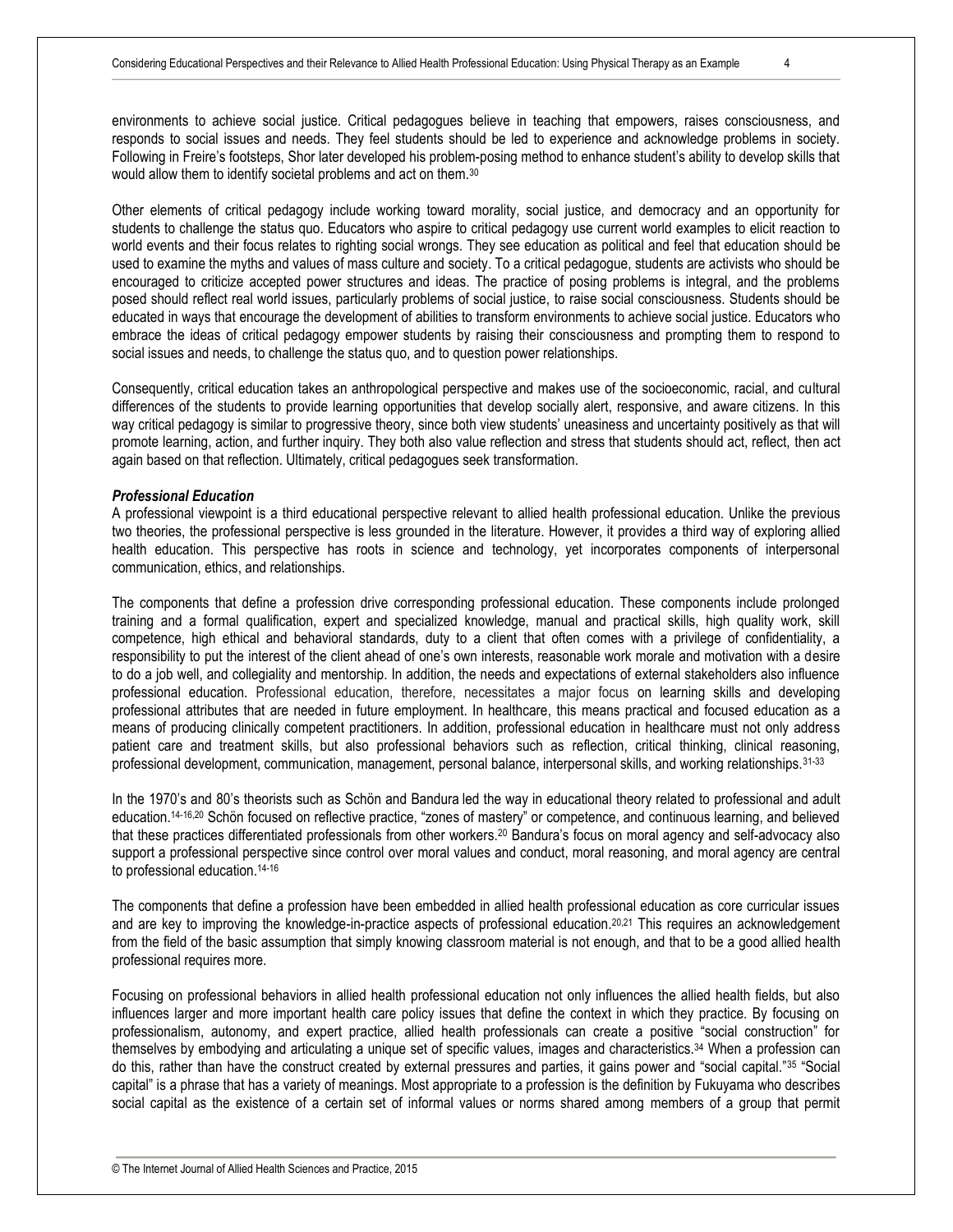Professionals are highly invested in "organizational learning" which includes issues such as continuous inquiry, a common vision, goals and purposes, collective commitment, information sharing, and collaboration.<sup>37</sup> During their professional education, allied health professionals are taught the importance of professionalism, professional interaction, and a sense of collective commitment. A focus on professional behaviors from the time that students enter academic programs allows the profession to gain stability for times of change to allow the field to move ahead without loosing its roots.<sup>37</sup>

In the fields of medicine and nursing, the education literature has focused on various aspects of professional education such as reflective practice and on situations specific to patient care skills in clinical settings.<sup>38</sup> In physical therapy, professional behaviors have been looked at in terms of educational practices and curricular objectives. Communication has been found to be vital to professional success with patients, peers, and supervisors.<sup>39</sup> Improved critical-thinking in physical therapy students has also been investigated.<sup>40</sup> Additional literature addresses the importance of professional behaviors in clinical settings following graduation.<sup>41-45</sup> Finally, service-learning has been explored in the literature as a means to develop professional behaviors such as commitment to learning, communication skills, problem-solving, professionalism, and social responsibility.<sup>19</sup>

Reynolds has also made a significant contribution in linking educational outcomes to specific evaluative accreditation criteria, professional standards, and clinical performance competencies.<sup>19</sup> Reynolds argued that pedagogy should encourage students to focus on making practical contributions beyond their professional role and expanding their perception and understanding of health and illness, particularly for members of underserved populations. Reynolds' work connects teaching and learning in physical therapy to these requirements in important and pragmatic ways, and illustrates that these requirements do, and should, influence faculty practice.<sup>19</sup>

Although not tightly formulated into a formal theory, the developing literature on professional education provides a framework from which to consider pedagogy in allied health professional education. Educators with a strong professional perspective focus on skill competency, reflective practice, communication skills, professional responsibilities, and ethics as they are related to the practice and work of physical therapists. While this type of education may or may not incorporate aspects of other educational theories, its primary purpose is to produce professional practitioners who will meet the needs of those they serve and the broader society.

#### **DISCUSSION**

This paper has begun to explore a field of inquiry aimed at understanding the educational perspectives that can inform and shape allied health education practices. Although this paper focuses on physical therapy education, the literature findings, and assumptions can be generalized to other allied health disciplines.

As previously stated, physical therapy faculty often enter academia with little formal teaching experience. Given that history, little is known about their knowledge and use of educational theories in their work.<sup>46</sup> It has been shown that physical therapy educators naturally tend to relate best to the professional perspective. <sup>6</sup> However, consideration of other perspectives can support their growth as educators and move the profession forward. This can happen in three ways: 1) curriculum development that is responsive to the interests of external stakeholders and society at large, 2) faculty development that stimulates reflection about the quality of their teaching practice including student outcomes and student satisfaction, and 3) student development which supports their future roles as socially responsible global citizens.

#### **Curriculum Development**

First, considering curricular development, the literature in general reveals that physical therapy faculty do not have a robust familiarity with preeminent educational theorists and identify most strongly with professional theory ideas. This limits curricular development in that it excludes potentially valuable approaches. In the past, the professional perspective was enough to meet the interests of external stakeholders. Stakeholder interests, however, are rapidly evolving and now include expectations of a broader nature.

The predominance of the professional perspective in physical therapist education is not surprising given past external stakeholder expectations, which were relatively narrow. Ideas valued by progressive and critical pedagogues may have been viewed by faculty as optional or less important, such as health disparities and other diversity issues. As external stakeholder expectations evolve, however, curricula need to respond. Consideration of the theoretical work of progressivists and criticalists could meaningfully guide and contribute to curricular development. For example, progressivist ideas support furthering the use of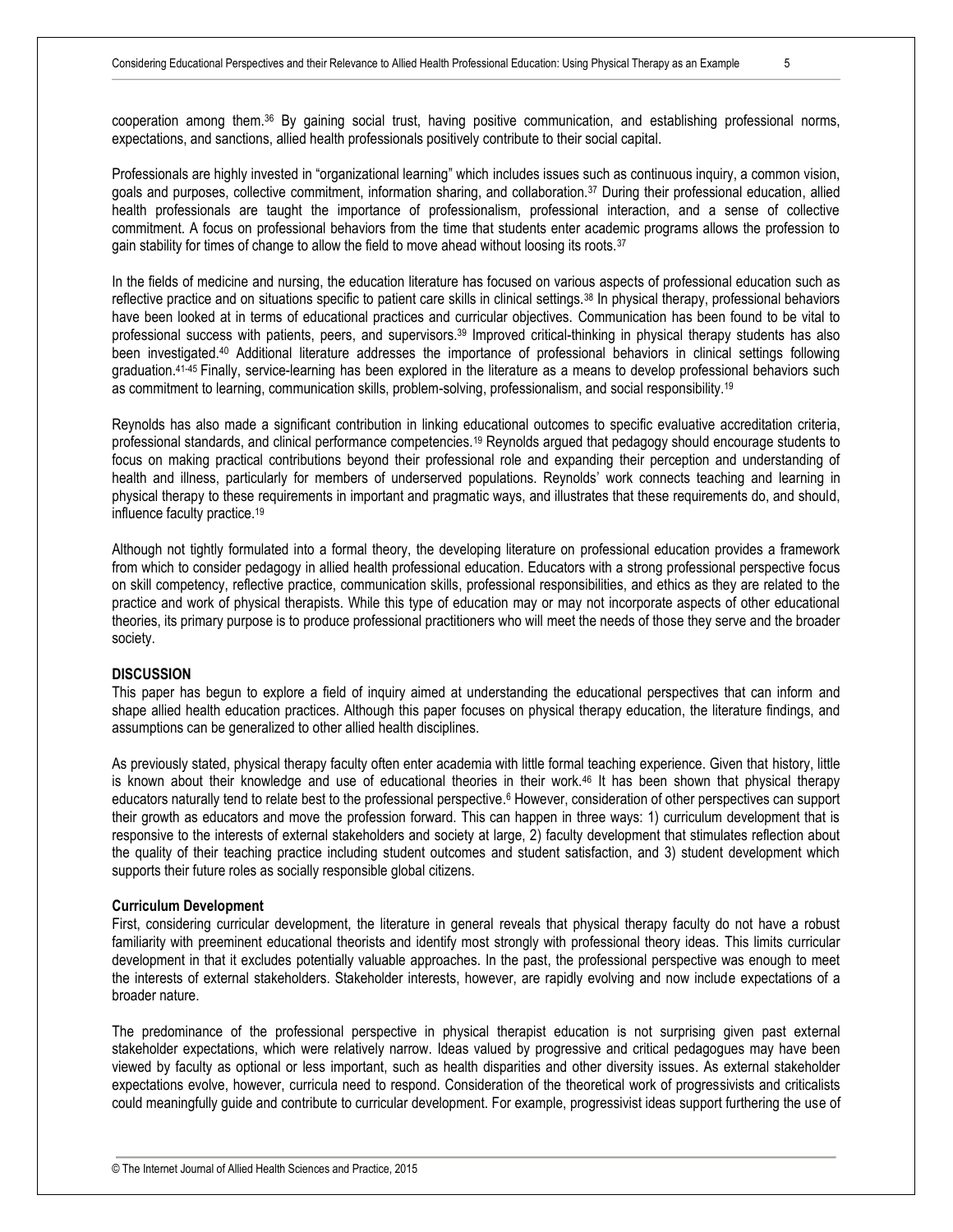experiential learning and community engagement. Criticalist ideas support the integration of topics such as global health issues, health disparities, multiculturalism, and social justice into the physical therapists' education. These theories give credibility and support to the curriculum as it responds the stakeholder interests. The ways in which these ideas and expectations are being addressed and "lived" in physical therapy education is in its infancy and programs struggle to integrate these new foci in ways that are meaningful and valuable for students. It is assumed that it is not well developed in other allied health education programs because there is no literature on this topic.

An additional way these theories support curriculum development is related to a program's mission, values and teaching philosophies. Grounding these foundational factors in a theoretical perspective(s) can be a powerful influence and result in education that is creative and dynamic. For example, organizational mission and values could be reinforced in the learning environment by informing classroom practices. A mission statement that includes service to the community can be supported by the critical perspective. For example, having allied health professional students participate in a community pro bono clinic may be perceived as taking valuable time away from didactic or clinical class work. A criticalist educational prospective, however, provides strong support for these activities. Allied health professional faculty can use the language of critical theorists to articulate the importance of this activity, which can also give the activity credibility. Theoretical perspectives could provide an integral link between practice and programmatic missions and philosophies.

#### **Faculty Development**

It seems likely that the physical therapy profession and its faculty have borrowed heavily from educational theory without being aware of it. A shift to a more obvious and spoken awareness and understanding of educational theory and related literature could improve allied health faculty teaching by providing rationale and evidence for teaching pedagogy. Knowledge of educational perspectives can validate and support faculty's natural inclinations and ultimately enrich the curriculum. A common understood language and familiarity with educational theories may be beneficial in shaping and optimizing educational practices. Faculty could utilize educational theory and language to discuss professional development, promotion, and tenure issues more adequately. This understanding might also allow program directors and faculty to explore the role of theoretical perspectives in faculty assignment and performance assessment.

An allied health education program director may see a faculty member's inclination toward a particular pedagogy and consider that when assigning teaching and other responsibilities. For example, a faculty member inclined toward a professional perspective may be assigned to teach courses in which objectives focus on skill acquisition. Within an individual course, it may mean that a faculty member inclined toward critical perspectives could be encouraged to read that literature and integrate it into their teaching. In an ethics course, for example, this may mean adding a student learning objective related to involvement in righting socioeconomic, racial, and cultural injustices. Indeed, knowledge of various theoretical perspectives can also support the ideas of those faculty who want to explore controversial topics and issues that challenge the status quo. A theoretical background gives legitimacy to, and a framework for, the discussions of topics such as diversity, equity, poverty, disenfranchisement, privilege, and social justice. These topics have always been meant for discussion in higher education but are often only included tangentially in physical therapist education.

For individual faculty members the potential relevance of understanding his or her own theoretic perspective in relation to teaching and learning can inform practice, particularly for individual faculty who strive to increase the quality of their teaching, student outcomes, and student satisfaction. An understanding encourages instructors to think about who they are as teachers and to reflect on the outcomes they want to achieve with students. A better understanding of theory grounds instructional strategies in a conceptual base of knowledge. Improved understanding of educational theory and individual affiliation to those theories can help faculty grow professionally and to more effectively utilize instructional strategies that begin to serve broader philosophical, theoretical, and conceptual goals.

#### **Student Development**

Finally, students and their future patients will be the ultimate beneficiaries of integration of multiple theoretical frames in allied health professional education. The expectations and responsibilities of future allied health professionals are high. Provided with pedagogy that thoughtfully incorporates the strengths of multiple theoretical perspectives, students have the best chance to meet future expectations. Acknowledging multiple theories and matching them to desired outcomes facilitates achievement. In allied health professional education, desired student learning outcomes (in the cognitive, psychomotor, and affective domains) relate to clinical skills, professional behaviors, cultural competence, moral development, and social activism. For example, student outcomes based in a progressive perspective may include student involvement in solving real world and case study scenarios. Just as specific content may be covered in single or multiple courses, single or multiple perspectives might be appropriate for achieving learning outcomes. For instance, a desired learning outcome might be improved ability to apply classroom concepts in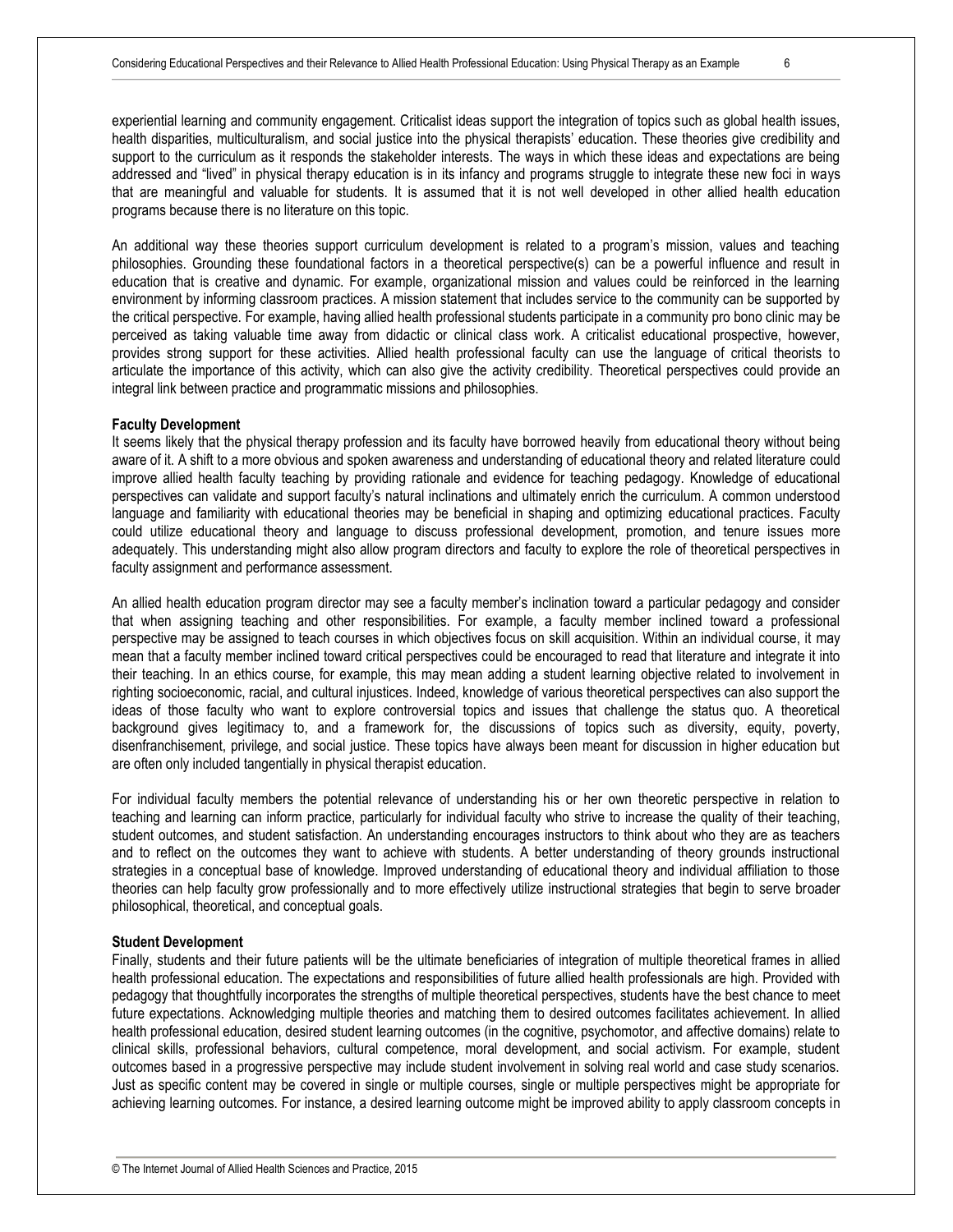a real world situation such as developing and demonstrating a treatment plan based on neuromotor principles to a patient multiple years post stroke who has minimal resources. This example incorporates facets of all three of the perspectives addressed in this paper: progressive ideas support application in this patient's real world setting, critical ideas support consideration of socioeconomic issues and professional ideas relate to skill competence. Faculty who understand various theoretical perspectives can more purposefully adapt pedagogy to support student learning.

#### **CONCLUSION**

A typical allied health professional curriculum is very intense and made up almost exclusively of required courses, which leaves little room for electives or activities that do not address stakeholder expectations or result in required student outcomes. Evidence supporting educational approaches that result in positive learning outcomes is extremely important. With the substantial commitment of resources needed to develop and enhance allied health professional education around the world there is growing scrutiny and an expectation of accountability from students, parents, and other stakeholders.

Just as the WCPT seeks to support physical therapist educational programs around the world in attaining high levels of training for entry-level physical therapists and elevating the status of educational programs in less advanced countries, so too do other allied health professional organizations. It is vital that educators are well-prepared for their roles. Improved knowledge and understanding of educational theoretical perspectives will provide guidance in those endeavors. Although there is still much to be learned about allied health education, this paper begins to shed light on theoretical perspectives that have relevance to allied health education. A multi-theoretical perspective can support evidence-based curriculum development, faculty practice, and the development of allied health professionals who are prepared to address the multifaceted challenges that they will face in their careers.

#### **REFERENCES**

- 1. *World Confederation for Physical Therapy Policy statement: Education*. Accessed May 8, 2015. [http://www.wcpt.org/policy/ps-education.](http://www.wcpt.org/policy/ps-education)
- 2. *World Confederation for Physical Therapy WCPT guidelines for physical therapist professional entry level education*. Accessed May 8, 2015[. http://www.wcpt.org/sites/wcpt.org/files/files/Guideline\\_PTEducation\\_complete.pdf.](http://www.wcpt.org/sites/wcpt.org/files/files/Guideline_PTEducation_complete.pdf)
- 3. *World Confederation for Physical Therapy Guidelines for qualifications of faculty for physical therapist professional entry level educational programmes*. Accessed May 8, 2015[. http://www.wcpt.org/guidelines/faculty-qualifications.](http://www.wcpt.org/guidelines/faculty-qualifications)
- 4. Broberg C, Aars M, Beckmann K, Emaus N, Lehto P, Lahteenmaki ML, Thys W, Vandenberghe R. A conceptual framework for curriculum design in physiotherapy education: an international perspective. *Adv Physiother*. 2003;5:161-8.
- 5. Gibson BE, Nixon SA, Nicholls DA. Critical reflections on the physiotherapy profession in Canada. *Physiother Canada*. 2010;62(2):98-100. [PMID 21359039]
- 6. Audette JG, Roush SE. Educational perspectives and teaching styles of faculty who lead international service-learning experiences. *J Phys Ther Educ*. 2013;27(3):65-73.
- 7. Deans T. Service-learning in two keys: Paulo Freire's critical pedagogy in relation to John Dewey's pragmatism. *Michigan J Comm Serv Learn*. 1999;6(1):15-29.
- 8. Dewey J. *Democracy and Education. An Introduction to the Philosophy of Education* (1966 edn.). 1916. New York, NY: Free Press.
- 9. Dewey J. *How We Think. A Restatement of the Relation of Reflective Thinking to the Educative Process* (Revised edn.). 1933. Boston: D. C. Heath.
- 10. Dewey J. *Experience and Education*. 1938. New York, NY: Collier Books.
- 11. Giles DE, Eyler J. The theoretical roots of service-learning in John Dewey: Toward a theory of service-learning. *Michigan J Comm Serv Learn*. 1994;1:77-85.
- 12. Hatcher JA. The moral dimensions of John Dewey's philosophy: implications for undergraduate education. *Michigan J Comm Serv Learn*. 1997;4:22-9.
- 13. Freire P. *Pedagogy of the oppressed, 20th Anniversary Ed*. 1993. New York: Continuum.
- 14. Bandura A. Self-efficacy: toward a unifying theory of behavioral change. *Psychol Rev*. 1977;84(2):191-215. [PMID 847061]
- 15. Bandura A. *Social Foundations of Thought and Action: A Social Cognitive Theory*. 1986. Englewood Cliffs, NJ: Prentice-Hall.
- 16. Bandura A. Regulation of cognitive processes through perceived self-efficacy. *Devel Psychol*. 1989;25:729-35.
- 17. Greene M. Reflections on post modernism and education. *Educ Pol*. 1993;7(2):106-11.
- 18. Greene M. *Releasing the imagination: essays on education, the arts, and social change*. 2000. San Francisco: Jossey-Bass.
- 19. Reynolds PJ. How service-learning experiences benefit physical therapist students' professional development: a grounded theory study. *J Phys Ther Educ*. 2005;19:41-51.